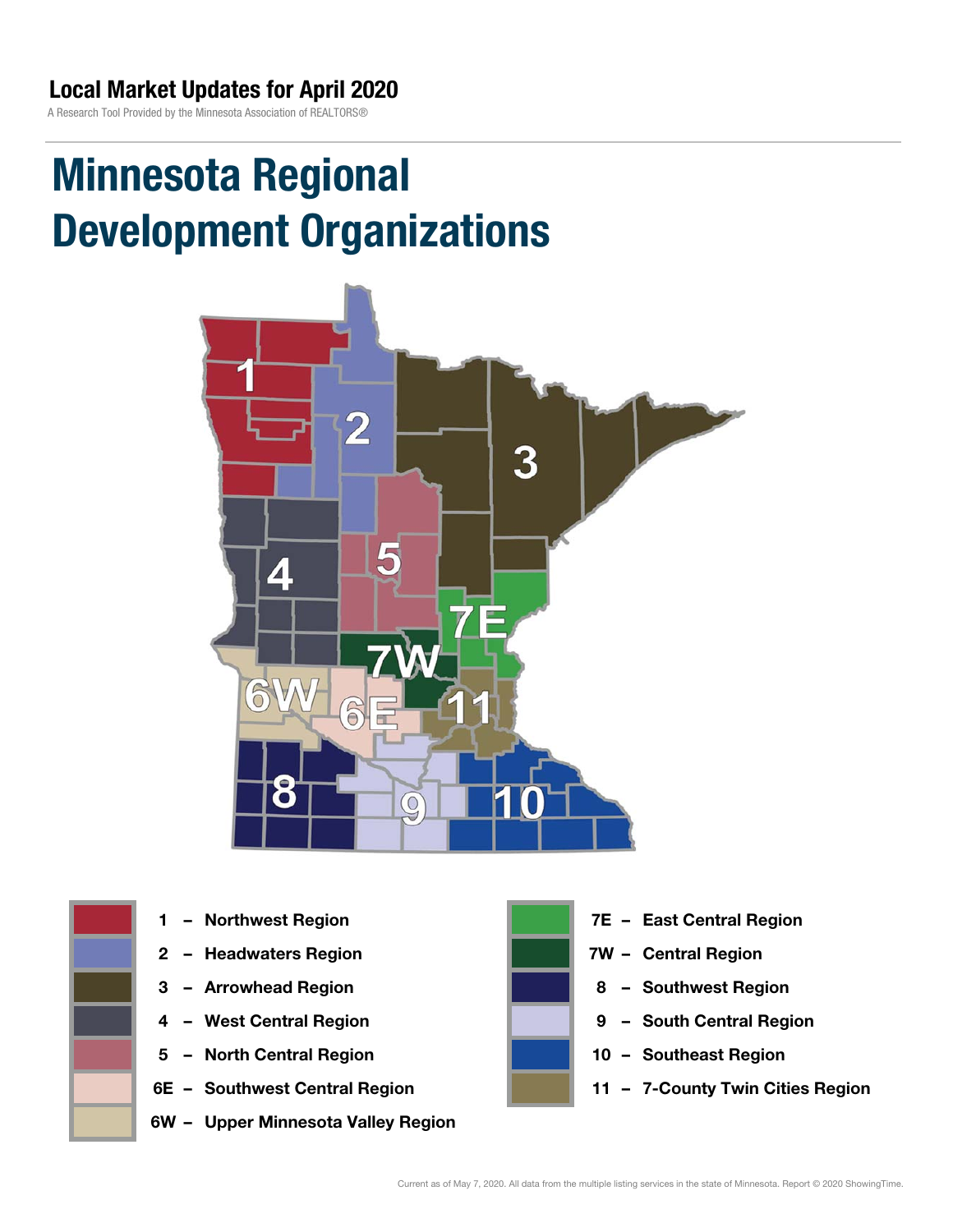A Research Tool Provided by the Minnesota Association of REALTORS®

## 1 – Northwest Region

|                                          | <b>April</b> |           |                | <b>Year to Date</b> |             |                |
|------------------------------------------|--------------|-----------|----------------|---------------------|-------------|----------------|
| <b>Key Metrics</b>                       | 2019         | 2020      | Percent Change | Thru 4-2019         | Thru 4-2020 | Percent Change |
| New Listings                             | 61           | 36        | $-41.0%$       | 184                 | 150         | $-18.5%$       |
| <b>Closed Sales</b>                      | 31           | 27        | $-12.9%$       | 100                 | 95          | $-5.0%$        |
| Median Sales Price*                      | \$138,000    | \$136,750 | $-0.9\%$       | \$135,925           | \$121,000   | $-11.0%$       |
| Percent of Original List Price Received* | 92.5%        | 89.1%     | $-3.7%$        | 92.0%               | 90.8%       | $-1.3%$        |
| Days on Market Until Sale                | 144          | 185       | $+28.5%$       | 146                 | 147         | $+0.7%$        |
| Months Supply of Inventory               | 5.4          | 4.5       | $-16.7\%$      | --                  | --          | $- -$          |

\* Does not account for sale concessions and/or down payment assistance. Note: Activity for one month can sometimes look extreme due to small sample size.



### **Historical Median Sales Price** Rolling 12-Month Calculation

 $$50,000$   $-2015$ 

\$100,000

\$150,000

\$200,000

\$250,000

\$300,000





Current as of May 7, 2020. All data from the multiple listing services in the state of Minnesota. Report © 2020 ShowingTime. Percent changes are calculated using rounded figures.

1-2015 1-2016 1-2017 1-2018 1-2019 1-2020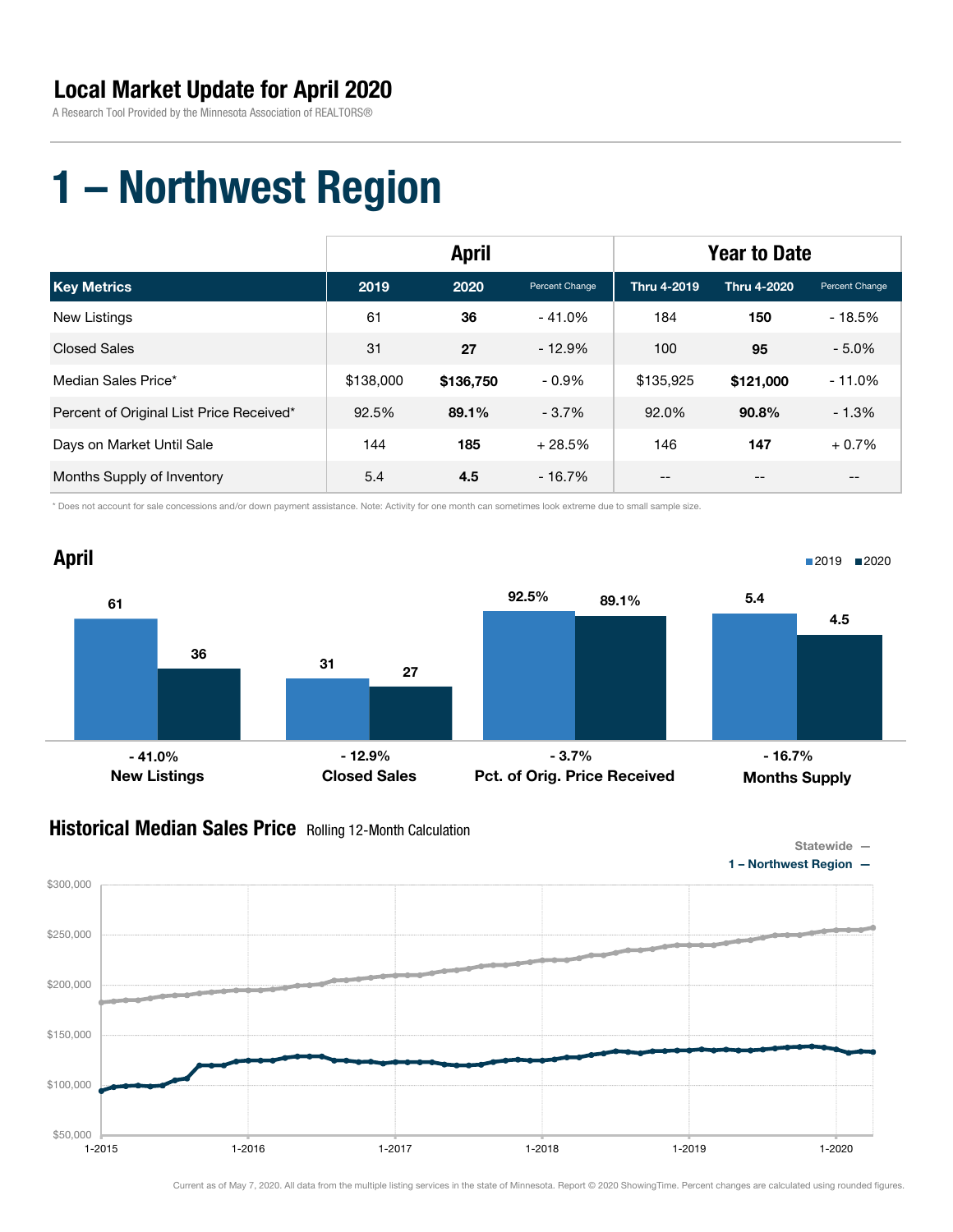A Research Tool Provided by the Minnesota Association of REALTORS®

# 2 – Headwaters Region

|                                          | <b>April</b> |           |                | <b>Year to Date</b> |                    |                   |
|------------------------------------------|--------------|-----------|----------------|---------------------|--------------------|-------------------|
| <b>Key Metrics</b>                       | 2019         | 2020      | Percent Change | Thru 4-2019         | <b>Thru 4-2020</b> | Percent Change    |
| New Listings                             | 211          | 136       | $-35.5\%$      | 483                 | 433                | $-10.4%$          |
| <b>Closed Sales</b>                      | 71           | 65        | $-8.5%$        | 184                 | 185                | $+0.5%$           |
| Median Sales Price*                      | \$177,250    | \$180,000 | $+1.6%$        | \$158,500           | \$190,000          | + 19.9%           |
| Percent of Original List Price Received* | 96.2%        | 94.7%     | $-1.6%$        | 93.6%               | 94.7%              | $+1.2%$           |
| Days on Market Until Sale                | 110          | 117       | $+6.4%$        | 126                 | 115                | $-8.7%$           |
| Months Supply of Inventory               | 5.2          | 4.1       | $-21.2\%$      | --                  | --                 | $\qquad \qquad -$ |

\* Does not account for sale concessions and/or down payment assistance. Note: Activity for one month can sometimes look extreme due to small sample size.



### **Historical Median Sales Price** Rolling 12-Month Calculation

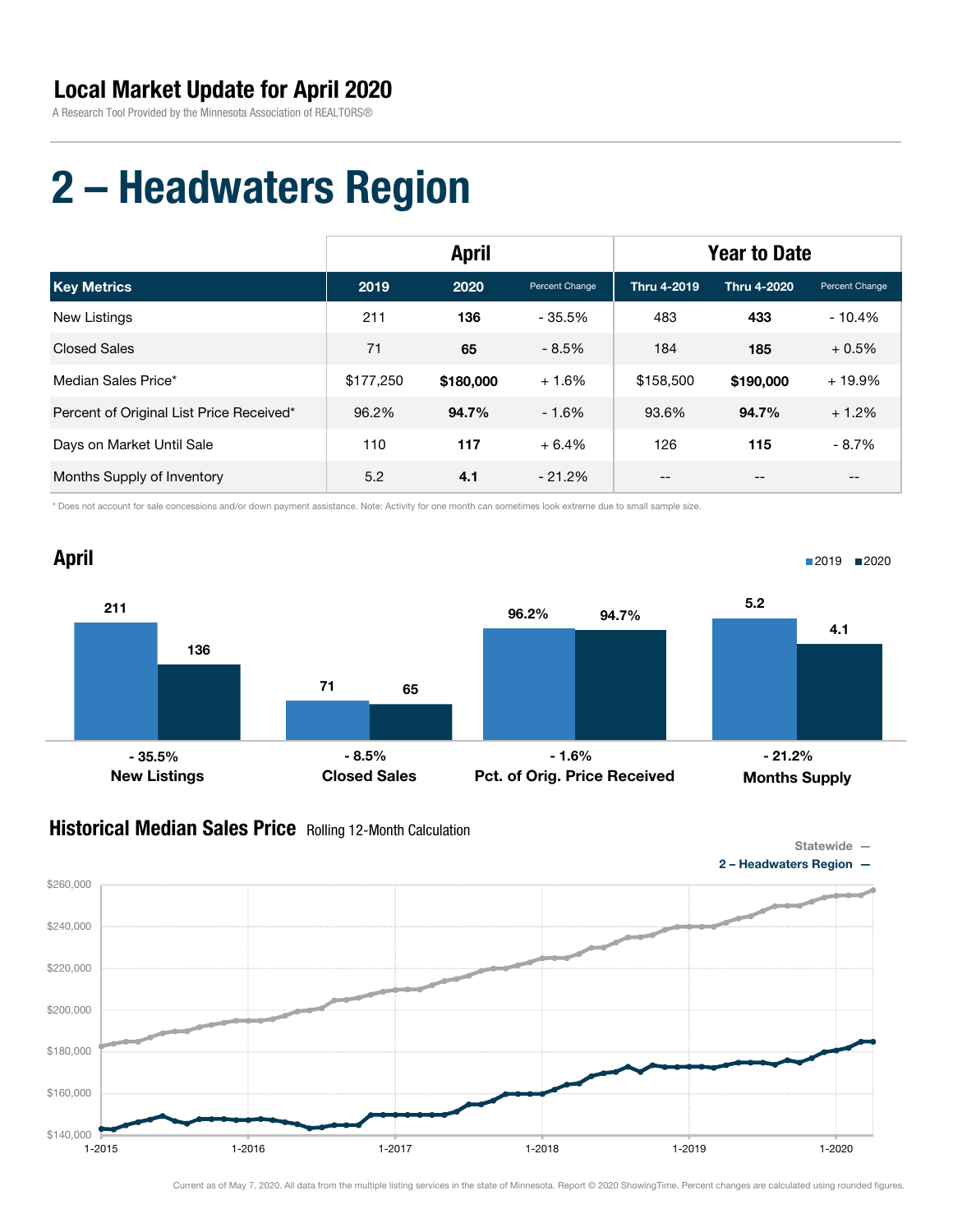A Research Tool Provided by the Minnesota Association of REALTORS®

# 3 – Arrowhead Region

|                                          | <b>April</b> |           |                | <b>Year to Date</b> |                    |                   |
|------------------------------------------|--------------|-----------|----------------|---------------------|--------------------|-------------------|
| <b>Key Metrics</b>                       | 2019         | 2020      | Percent Change | Thru 4-2019         | <b>Thru 4-2020</b> | Percent Change    |
| New Listings                             | 755          | 518       | - 31.4%        | 1.981               | 1,684              | $-15.0%$          |
| <b>Closed Sales</b>                      | 312          | 302       | $-3.2%$        | 1,032               | 977                | $-5.3%$           |
| Median Sales Price*                      | \$159,500    | \$185,000 | $+16.0%$       | \$153,500           | \$165,000          | $+7.5%$           |
| Percent of Original List Price Received* | 93.3%        | 95.9%     | $+2.8%$        | 92.6%               | 93.6%              | $+1.1%$           |
| Days on Market Until Sale                | 102          | 79        | $-22.5%$       | 96                  | 91                 | $-5.2%$           |
| Months Supply of Inventory               | 5.3          | 4.8       | $-9.4%$        | --                  | --                 | $\qquad \qquad -$ |

\* Does not account for sale concessions and/or down payment assistance. Note: Activity for one month can sometimes look extreme due to small sample size.



#### **Historical Median Sales Price** Rolling 12-Month Calculation

\$120,000

\$140,000

\$160,000

\$180,000

\$200,000

\$220,000

\$240,000

\$260,000



1-2015 1-2016 1-2017 1-2018 1-2019 1-2020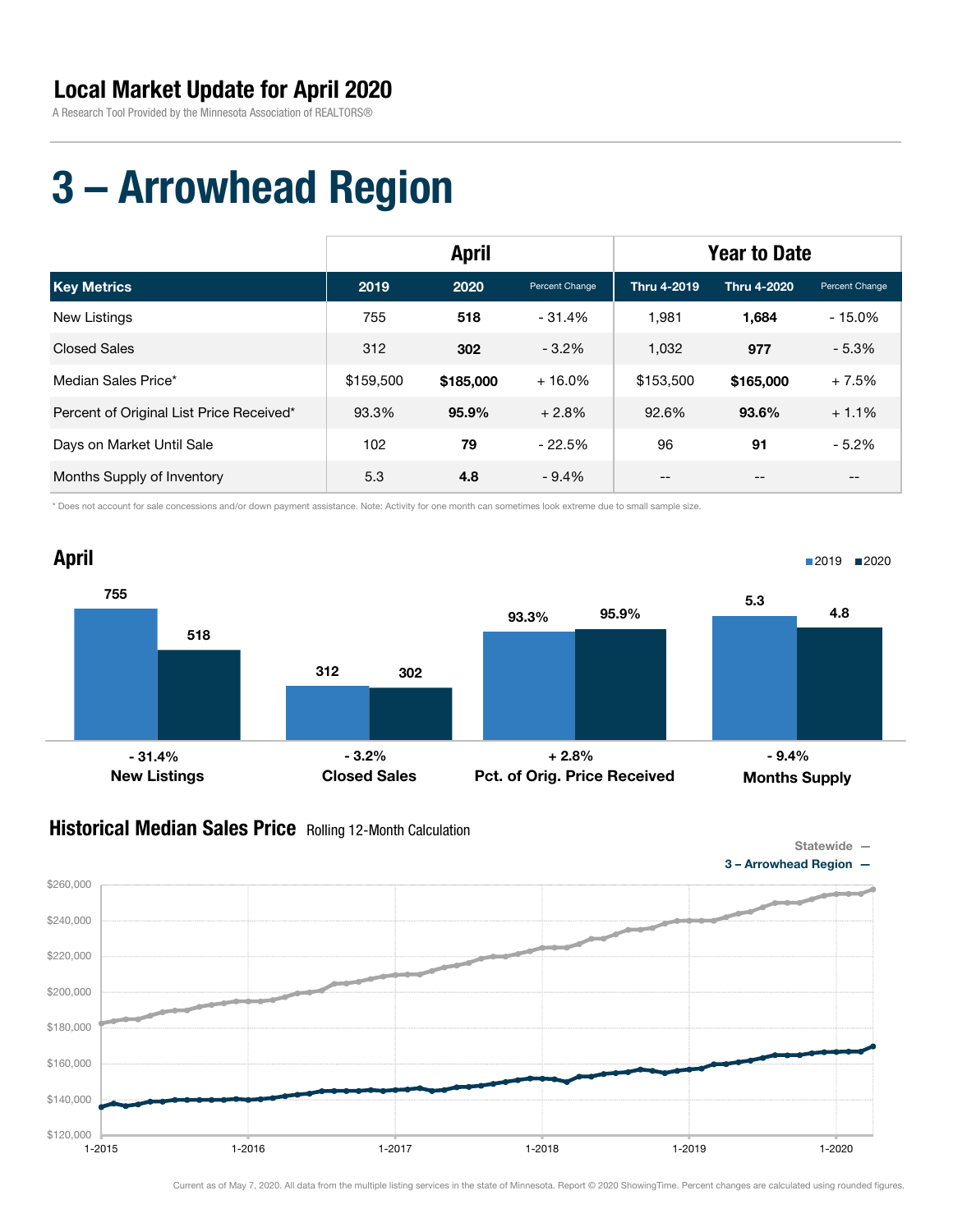A Research Tool Provided by the Minnesota Association of REALTORS®

# 4 – West Central Region

|                                          | <b>April</b> |           |                | <b>Year to Date</b> |             |                |
|------------------------------------------|--------------|-----------|----------------|---------------------|-------------|----------------|
| <b>Key Metrics</b>                       | 2019         | 2020      | Percent Change | Thru 4-2019         | Thru 4-2020 | Percent Change |
| New Listings                             | 444          | 289       | $-34.9%$       | 1.053               | 990         | $-6.0\%$       |
| <b>Closed Sales</b>                      | 126          | 145       | $+15.1%$       | 436                 | 459         | $+5.3%$        |
| Median Sales Price*                      | \$191.650    | \$215,000 | $+12.2%$       | \$188,000           | \$195,000   | $+3.7%$        |
| Percent of Original List Price Received* | 94.7%        | 96.3%     | $+1.7%$        | 93.0%               | 94.5%       | $+1.6%$        |
| Days on Market Until Sale                | 93           | 68        | $-26.9%$       | 96                  | 82          | $-14.6%$       |
| Months Supply of Inventory               | 5.4          | 4.4       | $-18.5%$       | --                  | --          | $- -$          |

\* Does not account for sale concessions and/or down payment assistance. Note: Activity for one month can sometimes look extreme due to small sample size.



### **Historical Median Sales Price** Rolling 12-Month Calculation

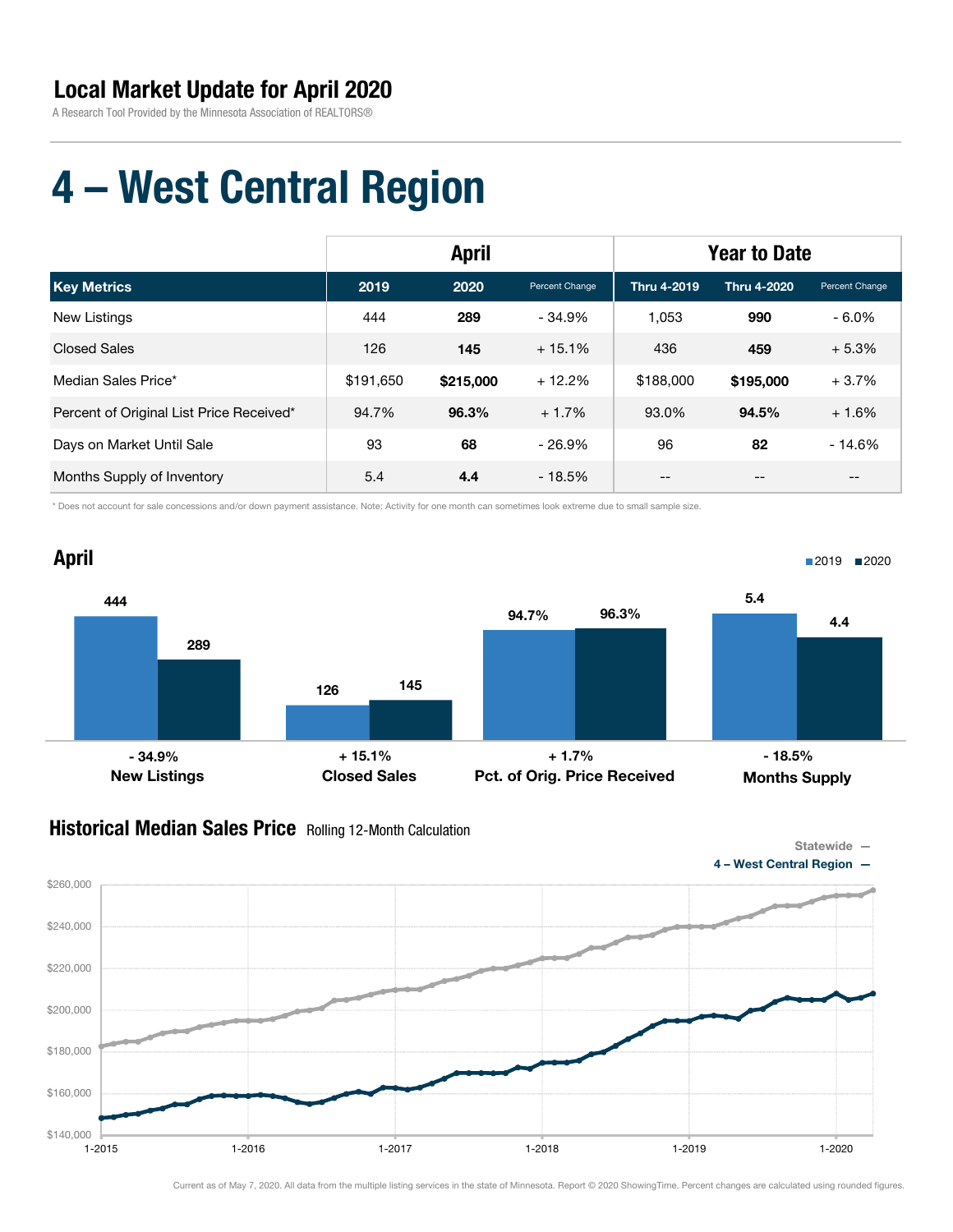A Research Tool Provided by the Minnesota Association of REALTORS®

# 5 – North Central Region

|                                          | <b>April</b> |           |                | <b>Year to Date</b> |                    |                   |
|------------------------------------------|--------------|-----------|----------------|---------------------|--------------------|-------------------|
| <b>Key Metrics</b>                       | 2019         | 2020      | Percent Change | Thru 4-2019         | <b>Thru 4-2020</b> | Percent Change    |
| <b>New Listings</b>                      | 434          | 310       | $-28.6%$       | 1,223               | 1,084              | $-11.4%$          |
| <b>Closed Sales</b>                      | 194          | 188       | $-3.1%$        | 612                 | 580                | $-5.2%$           |
| Median Sales Price*                      | \$179,900    | \$205,000 | $+14.0%$       | \$171,000           | \$177,750          | $+3.9%$           |
| Percent of Original List Price Received* | 94.9%        | 96.0%     | $+1.2%$        | 93.9%               | 94.3%              | $+0.4%$           |
| Days on Market Until Sale                | 88           | 75        | $-14.8%$       | 90                  | 90                 | 0.0%              |
| Months Supply of Inventory               | 4.7          | 3.7       | $-21.3%$       | --                  | --                 | $\qquad \qquad -$ |

\* Does not account for sale concessions and/or down payment assistance. Note: Activity for one month can sometimes look extreme due to small sample size.



### **Historical Median Sales Price** Rolling 12-Month Calculation



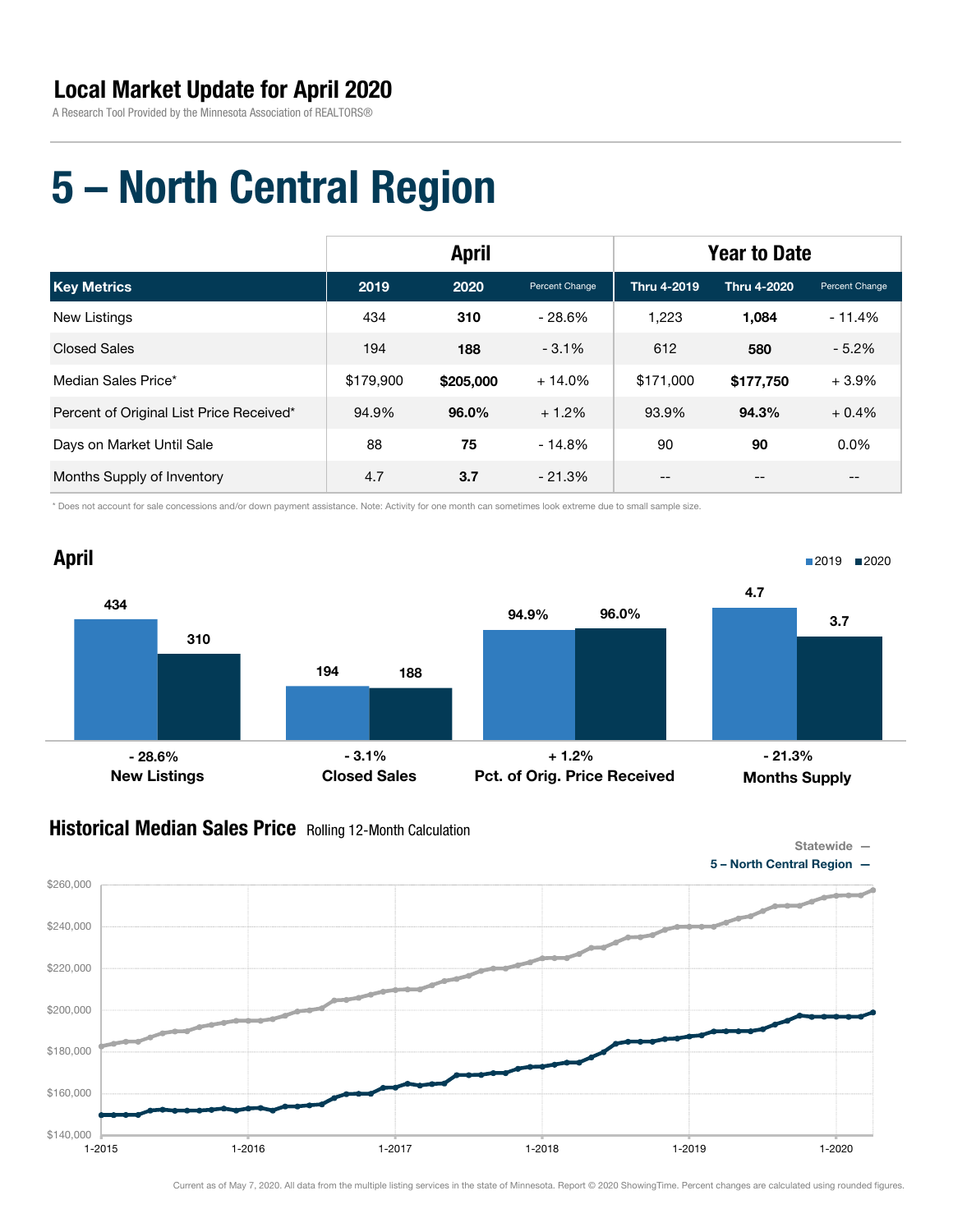A Research Tool Provided by the Minnesota Association of REALTORS®

## 6E – Southwest Central Region

|                                          | <b>April</b> |           |                | <b>Year to Date</b> |                    |                   |
|------------------------------------------|--------------|-----------|----------------|---------------------|--------------------|-------------------|
| <b>Key Metrics</b>                       | 2019         | 2020      | Percent Change | <b>Thru 4-2019</b>  | <b>Thru 4-2020</b> | Percent Change    |
| <b>New Listings</b>                      | 191          | 139       | $-27.2%$       | 540                 | 507                | $-6.1%$           |
| <b>Closed Sales</b>                      | 102          | 111       | $+8.8%$        | 353                 | 366                | $+3.7%$           |
| Median Sales Price*                      | \$167,250    | \$183,000 | $+9.4%$        | \$154,900           | \$170,000          | $+9.7%$           |
| Percent of Original List Price Received* | 96.8%        | 96.3%     | $-0.5%$        | 94.0%               | 95.6%              | $+1.7%$           |
| Days on Market Until Sale                | 86           | 58        | $-32.6%$       | 91                  | 67                 | $-26.4%$          |
| Months Supply of Inventory               | 3.2          | 2.6       | $-18.8%$       | $- -$               | --                 | $\qquad \qquad -$ |

\* Does not account for sale concessions and/or down payment assistance. Note: Activity for one month can sometimes look extreme due to small sample size.



### Historical Median Sales Price Rolling 12-Month Calculation





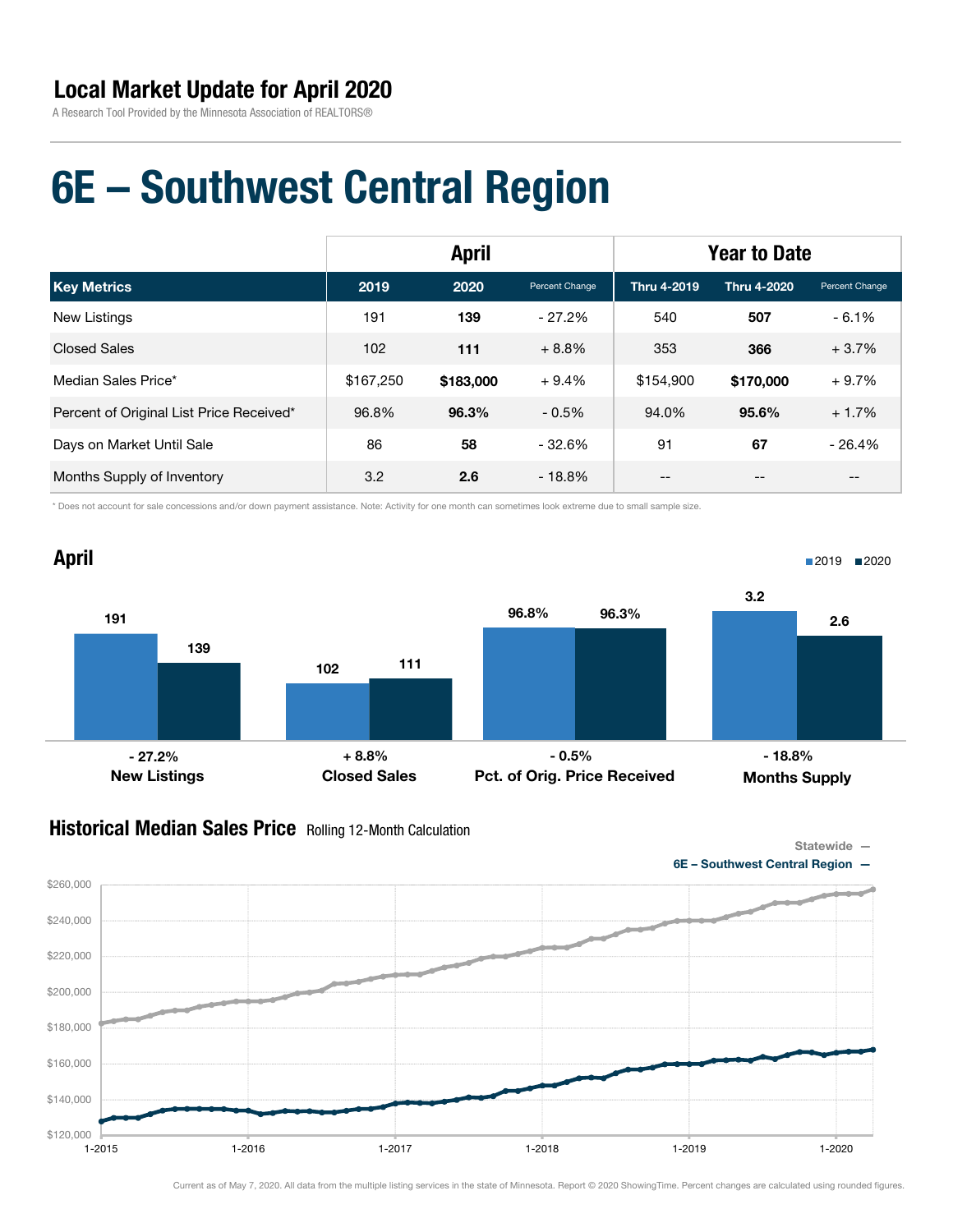A Research Tool Provided by the Minnesota Association of REALTORS®

## 6W – Upper Minnesota Valley Region

|                                          | <b>April</b> |           |                | <b>Year to Date</b> |                    |                |
|------------------------------------------|--------------|-----------|----------------|---------------------|--------------------|----------------|
| <b>Key Metrics</b>                       | 2019         | 2020      | Percent Change | Thru 4-2019         | <b>Thru 4-2020</b> | Percent Change |
| New Listings                             | 48           | 24        | $-50.0\%$      | 134                 | 118                | $-11.9%$       |
| <b>Closed Sales</b>                      | 22           | 27        | $+22.7%$       | 85                  | 86                 | $+1.2%$        |
| Median Sales Price*                      | \$71.750     | \$117,000 | $+63.1%$       | \$85,000            | \$89,700           | $+5.5%$        |
| Percent of Original List Price Received* | 91.7%        | 89.1%     | $-2.8\%$       | 89.6%               | 88.8%              | $-0.9%$        |
| Days on Market Until Sale                | 148          | 118       | $-20.3%$       | 133                 | 105                | $-21.1%$       |
| Months Supply of Inventory               | 5.8          | 4.9       | $-15.5\%$      | --                  |                    | $-$            |

\* Does not account for sale concessions and/or down payment assistance. Note: Activity for one month can sometimes look extreme due to small sample size.



### Historical Median Sales Price Rolling 12-Month Calculation

Statewide —



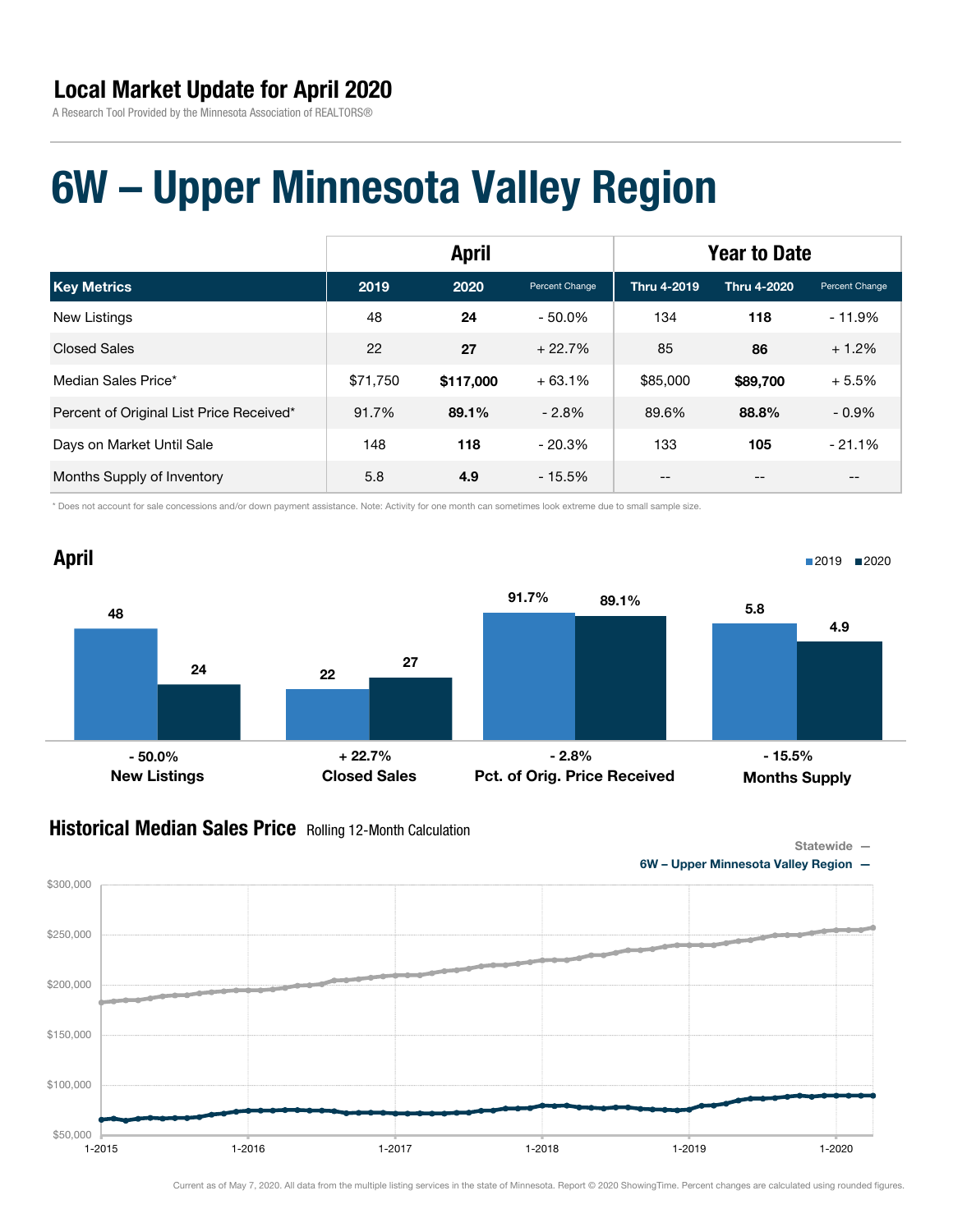A Research Tool Provided by the Minnesota Association of REALTORS®

# 7E – East Central Region

|                                          | <b>April</b> |           |                | <b>Year to Date</b> |             |                   |
|------------------------------------------|--------------|-----------|----------------|---------------------|-------------|-------------------|
| <b>Key Metrics</b>                       | 2019         | 2020      | Percent Change | <b>Thru 4-2019</b>  | Thru 4-2020 | Percent Change    |
| <b>New Listings</b>                      | 407          | 287       | - 29.5%        | 1.029               | 1,071       | $+4.1%$           |
| <b>Closed Sales</b>                      | 187          | 210       | $+12.3%$       | 651                 | 658         | $+1.1%$           |
| Median Sales Price*                      | \$219,950    | \$247,350 | $+12.5%$       | \$215,000           | \$230,000   | $+7.0%$           |
| Percent of Original List Price Received* | 98.7%        | 97.7%     | $-1.0%$        | 97.1%               | 96.7%       | $-0.4%$           |
| Days on Market Until Sale                | 55           | 57        | $+3.6%$        | 66                  | 62          | $-6.1%$           |
| Months Supply of Inventory               | 2.8          | 2.4       | $-14.3%$       | --                  | --          | $\qquad \qquad -$ |

\* Does not account for sale concessions and/or down payment assistance. Note: Activity for one month can sometimes look extreme due to small sample size.



### **Historical Median Sales Price** Rolling 12-Month Calculation



7E - East Central Region

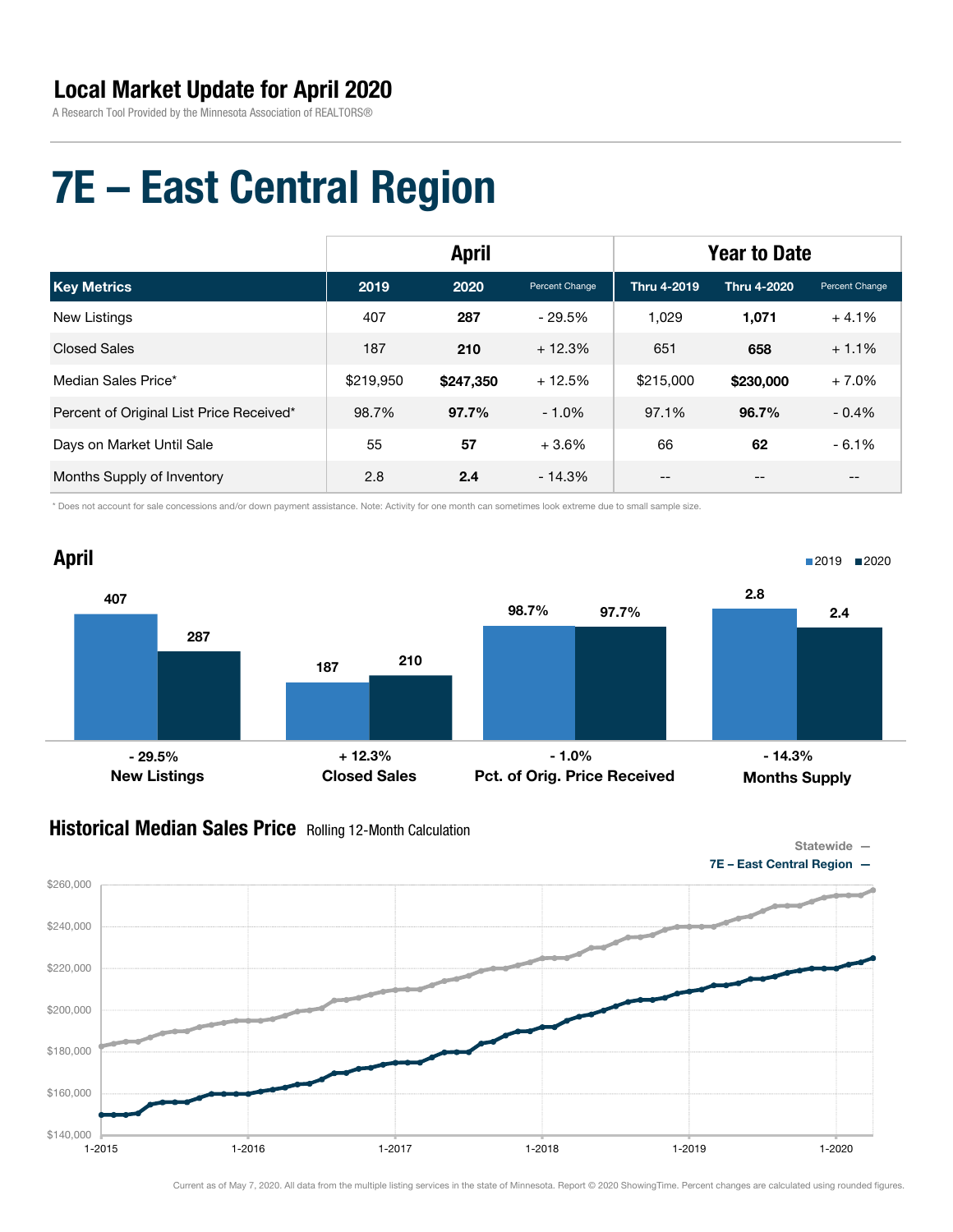A Research Tool Provided by the Minnesota Association of REALTORS®

# 7W – Central Region

|                                          | <b>April</b> |           |                | <b>Year to Date</b> |                    |                |
|------------------------------------------|--------------|-----------|----------------|---------------------|--------------------|----------------|
| <b>Key Metrics</b>                       | 2019         | 2020      | Percent Change | <b>Thru 4-2019</b>  | <b>Thru 4-2020</b> | Percent Change |
| New Listings                             | 971          | 843       | $-13.2\%$      | 2.826               | 3,079              | $+9.0\%$       |
| <b>Closed Sales</b>                      | 550          | 570       | $+3.6%$        | 1.604               | 1.700              | $+6.0%$        |
| Median Sales Price*                      | \$234,500    | \$260,000 | $+10.9%$       | \$232,900           | \$246,000          | $+5.6%$        |
| Percent of Original List Price Received* | 98.1%        | 98.8%     | $+0.7%$        | 97.4%               | 97.8%              | $+0.4%$        |
| Days on Market Until Sale                | 56           | 47        | $-16.1%$       | 60                  | 58                 | $-3.3%$        |
| Months Supply of Inventory               | 2.7          | 2.4       | $-11.1\%$      | --                  | --                 | --             |

\* Does not account for sale concessions and/or down payment assistance. Note: Activity for one month can sometimes look extreme due to small sample size.



### **Historical Median Sales Price** Rolling 12-Month Calculation

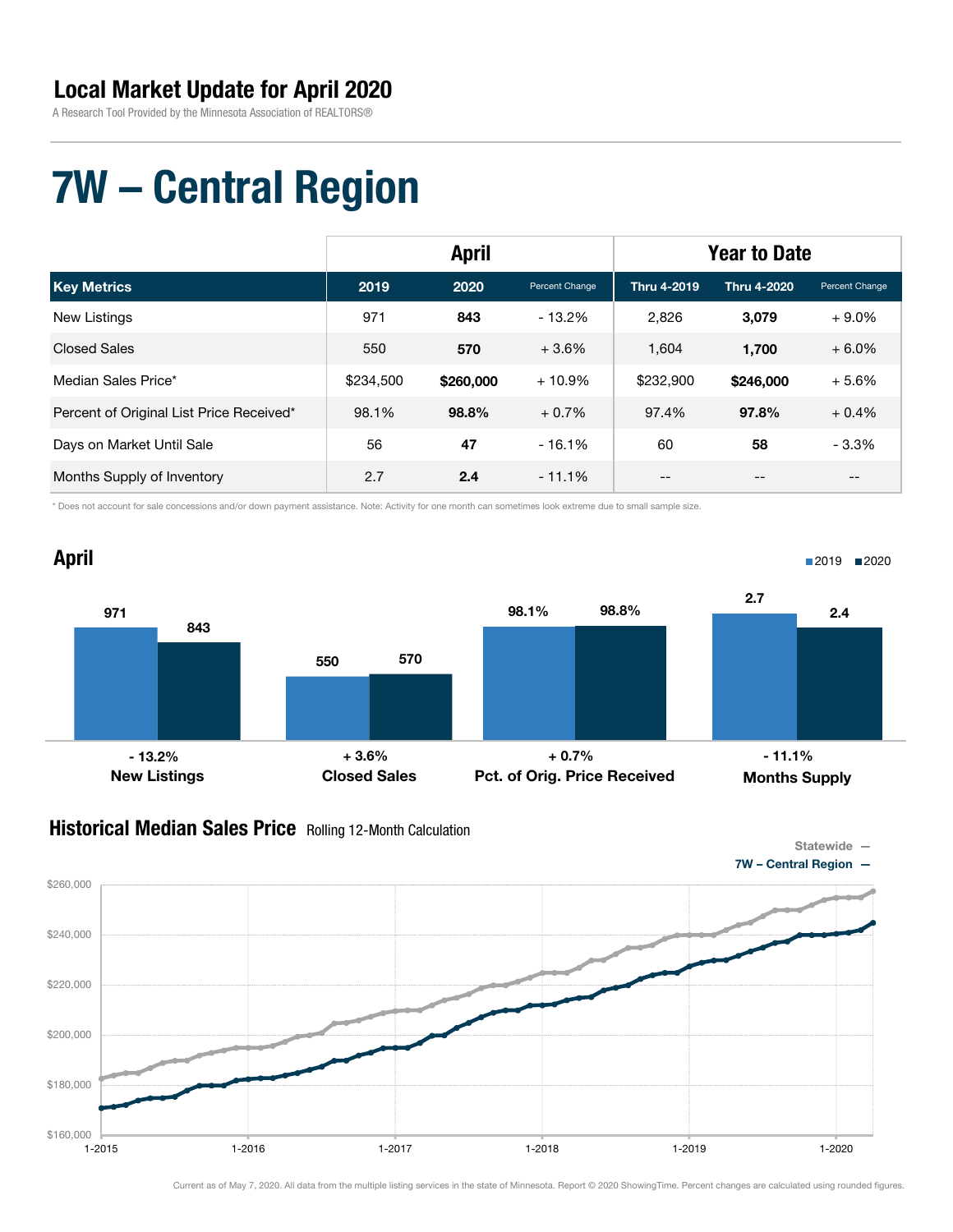A Research Tool Provided by the Minnesota Association of REALTORS®

# 8 – Southwest Region

|                                          | <b>April</b> |           |                | <b>Year to Date</b> |             |                |
|------------------------------------------|--------------|-----------|----------------|---------------------|-------------|----------------|
| <b>Key Metrics</b>                       | 2019         | 2020      | Percent Change | Thru 4-2019         | Thru 4-2020 | Percent Change |
| New Listings                             | 144          | 88        | $-38.9%$       | 345                 | 337         | $-2.3%$        |
| <b>Closed Sales</b>                      | 66           | 59        | $-10.6%$       | 188                 | 228         | $+21.3%$       |
| Median Sales Price*                      | \$84,900     | \$127,500 | $+50.2%$       | \$95,500            | \$120,000   | $+25.7%$       |
| Percent of Original List Price Received* | 87.4%        | $90.9\%$  | $+4.0%$        | 89.3%               | 89.9%       | $+0.7%$        |
| Days on Market Until Sale                | 136          | 114       | $-16.2\%$      | 123                 | 102         | $-17.1%$       |
| Months Supply of Inventory               | 5.7          | 3.6       | $-36.8\%$      | --                  |             | --             |

\* Does not account for sale concessions and/or down payment assistance. Note: Activity for one month can sometimes look extreme due to small sample size.



### **Historical Median Sales Price** Rolling 12-Month Calculation



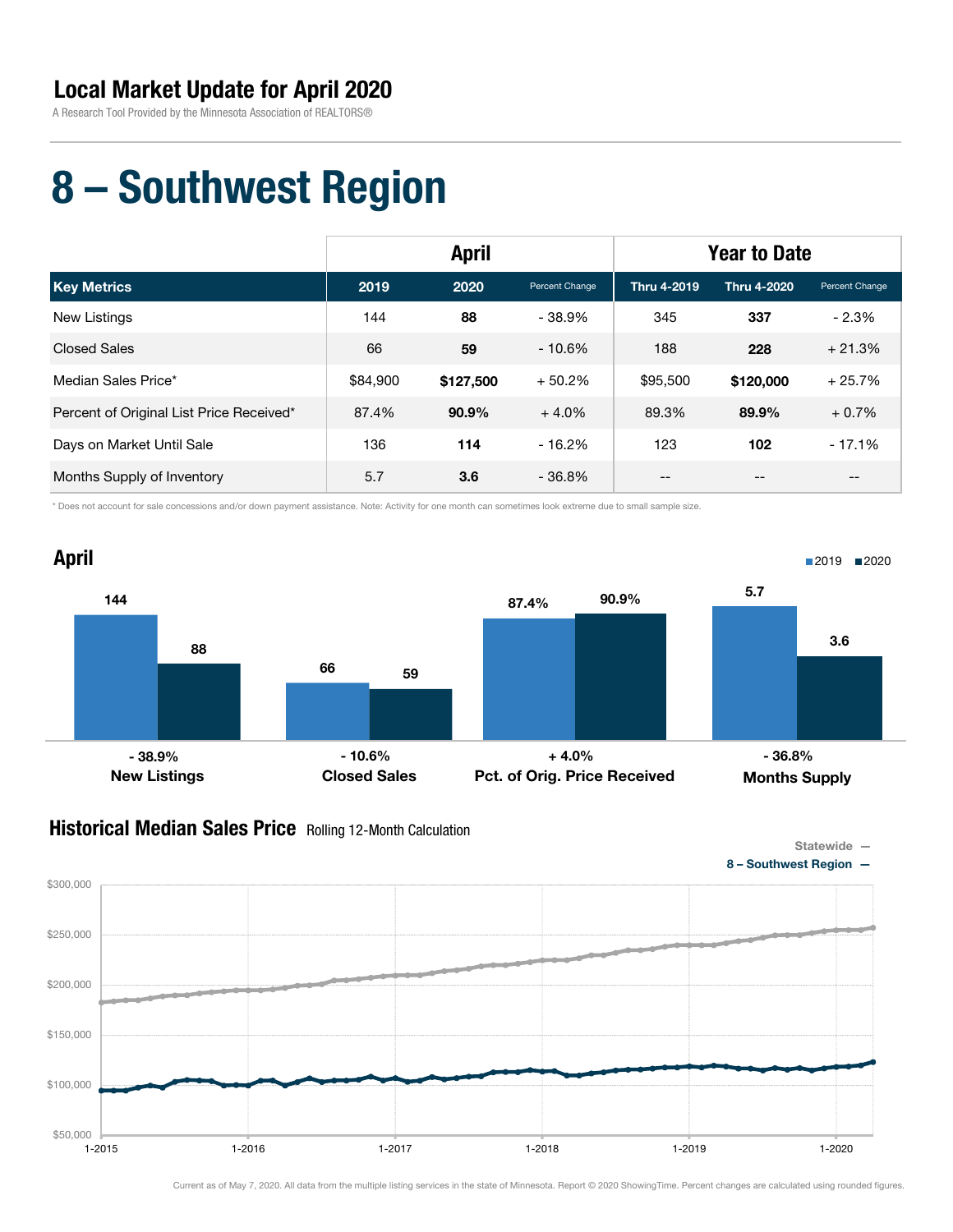A Research Tool Provided by the Minnesota Association of REALTORS®

# 9 – South Central Region

|                                          | <b>April</b> |           |                | <b>Year to Date</b> |                    |                   |
|------------------------------------------|--------------|-----------|----------------|---------------------|--------------------|-------------------|
| <b>Key Metrics</b>                       | 2019         | 2020      | Percent Change | Thru 4-2019         | <b>Thru 4-2020</b> | Percent Change    |
| <b>New Listings</b>                      | 418          | 305       | $-27.0%$       | 1.043               | 1,073              | $+2.9%$           |
| <b>Closed Sales</b>                      | 210          | 217       | $+3.3%$        | 610                 | 702                | $+15.1%$          |
| Median Sales Price*                      | \$164.700    | \$191,500 | $+16.3%$       | \$164.700           | \$173,000          | $+5.0%$           |
| Percent of Original List Price Received* | 94.4%        | 94.9%     | $+0.5%$        | 93.5%               | 94.4%              | $+1.0%$           |
| Days on Market Until Sale                | 108          | 113       | $+4.6%$        | 110                 | 106                | $-3.6%$           |
| Months Supply of Inventory               | 3.3          | 2.8       | $-15.2%$       | --                  | --                 | $\qquad \qquad -$ |

\* Does not account for sale concessions and/or down payment assistance. Note: Activity for one month can sometimes look extreme due to small sample size.



### **Historical Median Sales Price** Rolling 12-Month Calculation

\$120,000

\$140,000

\$160,000

\$180,000

\$200,000

\$220,000

\$240,000

\$260,000



Current as of May 7, 2020. All data from the multiple listing services in the state of Minnesota. Report © 2020 ShowingTime. Percent changes are calculated using rounded figures.

1-2015 1-2016 1-2017 1-2018 1-2019 1-2020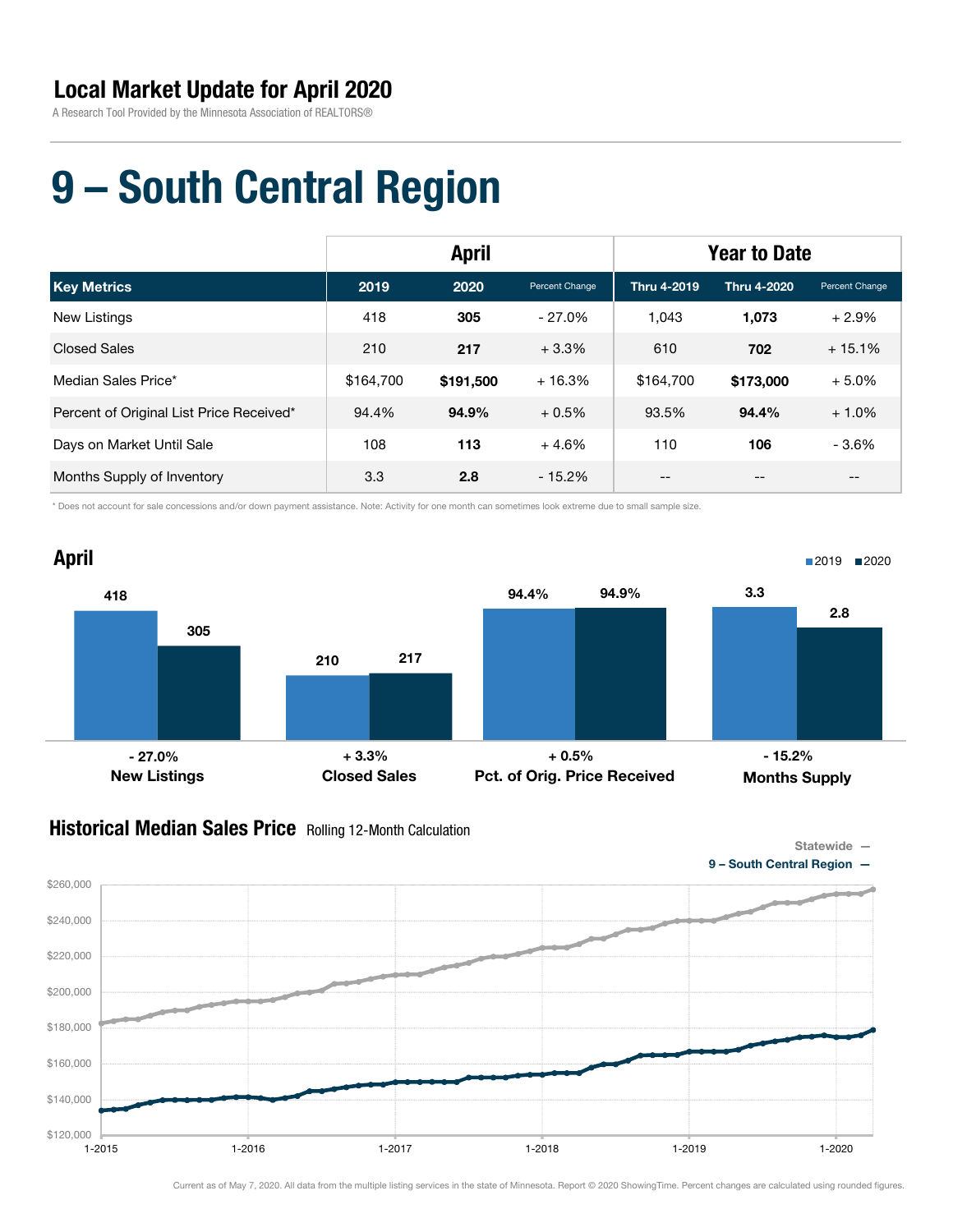A Research Tool Provided by the Minnesota Association of REALTORS®

# 10 – Southeast Region

|                                          | <b>April</b> |           |                | <b>Year to Date</b> |                    |                   |
|------------------------------------------|--------------|-----------|----------------|---------------------|--------------------|-------------------|
| <b>Key Metrics</b>                       | 2019         | 2020      | Percent Change | Thru 4-2019         | <b>Thru 4-2020</b> | Percent Change    |
| <b>New Listings</b>                      | 900          | 679       | $-24.6%$       | 2.473               | 2,458              | $-0.6\%$          |
| <b>Closed Sales</b>                      | 479          | 498       | $+4.0%$        | 1,525               | 1,695              | $+11.1%$          |
| Median Sales Price*                      | \$205,113    | \$220,000 | $+7.3%$        | \$199.950           | \$215,000          | $+7.5%$           |
| Percent of Original List Price Received* | 97.0%        | 97.9%     | $+0.9\%$       | 96.3%               | 96.4%              | $+0.1%$           |
| Days on Market Until Sale                | 67           | 63        | $-6.0\%$       | 68                  | 67                 | $-1.5%$           |
| Months Supply of Inventory               | 2.7          | 2.2       | $-18.5%$       | --                  | --                 | $\qquad \qquad -$ |

\* Does not account for sale concessions and/or down payment assistance. Note: Activity for one month can sometimes look extreme due to small sample size.



### **Historical Median Sales Price** Rolling 12-Month Calculation